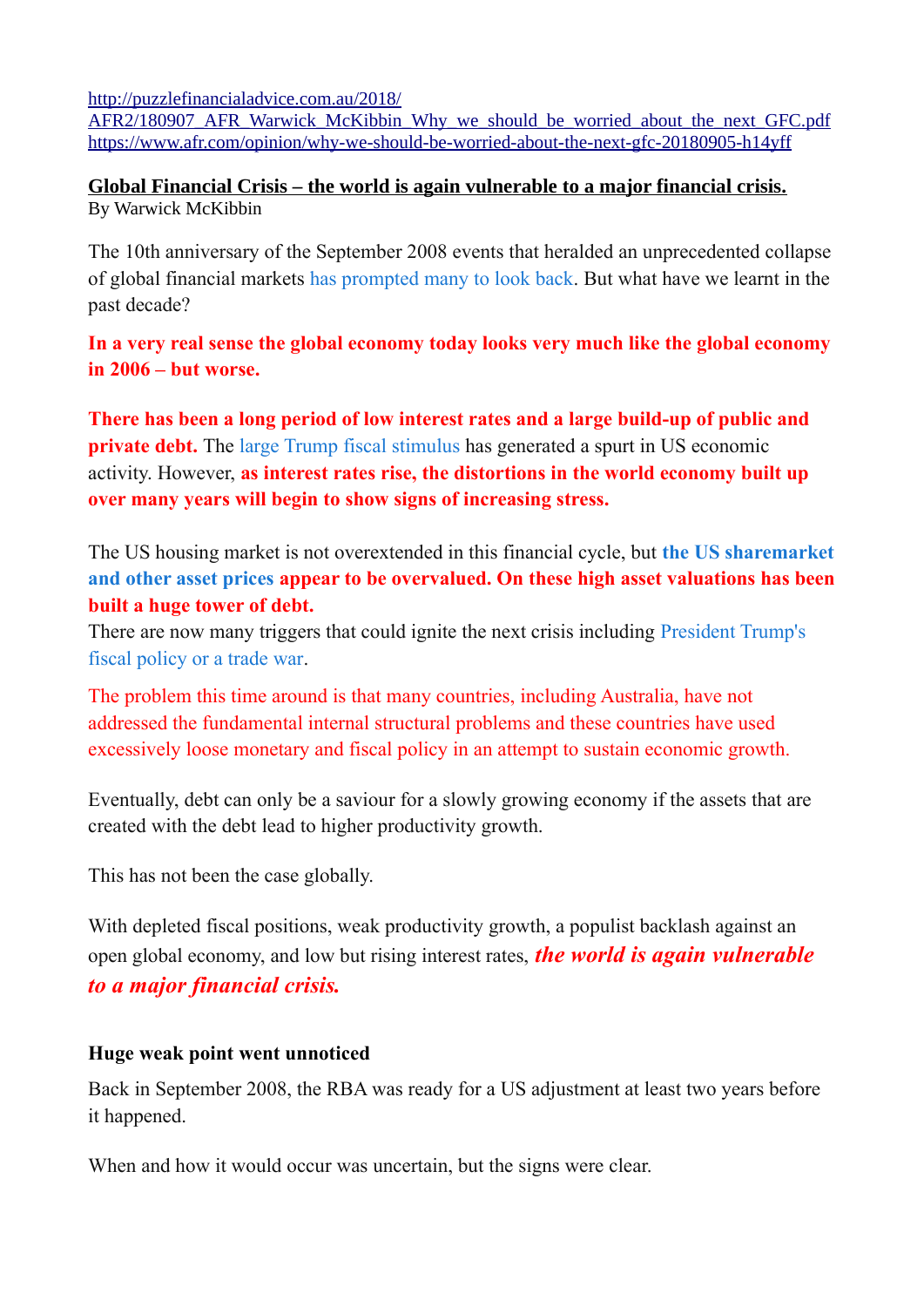The slow-motion unwinding of the US housing boom from 2006 at a time of exuberant equity markets had long been a cause of worry.

[Andy Stoeckel and I wrote a paper in mid -2006](http://www.economicscenarios.com/files/issue14.pdf) on why the housing market collapse in the US could cause a recession. This departed from the view at the RBA and in the US Federal Reserve Board that, because the value of housing assets at risk from a US housing crash would be relatively small compared with the size of the US economy, the effects on GDP would be minor.

We based our study on the analysis by Nouriel Roubini, which we implemented in our global economic model.

Roubini had worked with me in the 1980s on developing my global economic model as fellow PhD students at Harvard. I had a lot of respect for his views and decided to implement his scenario into our model.

## I was surprised at how large the negative impact on US GDP of a housing crash was in our model, through the channels of falling equity markets and negative wealth effects on investment and consumption spending. Nonetheless, we did not appreciate the extent to which the exposure to the securitised assets debt obligations had created an enormous vulnerability in the global financial system.

The problems could be traced back to a number of US policy changes, but particularly the long period of low interest rates in the US from 2001 to 2004 which generated a search for higher yielding assets by global investors.

With the removal of regulatory oversights, securitised assets were created that somehow could take high-risk debt and package it into an apparently low-risk security.

## **Higher interest rates proved a buffer**

Sitting on the RBA board from 2001 to 2011 was a fascinating experience. A major lesson I learnt was that, without the correct information, it is easy to ignore systemic vulnerabilities in an increasingly interdependent and complex global economy.

While Australia was well positioned with policy space and well-regulated financial markets, the knowledge about the systemic interlinkages in financial markets, particularly outside Australia, was woefully inadequate.

The staff at the RBA at the time, and today, are some of the best central bank economists in the world.

They understood the risks in the global economy from US policy mistakes and kept the RBA Board fully informed as events unfolded.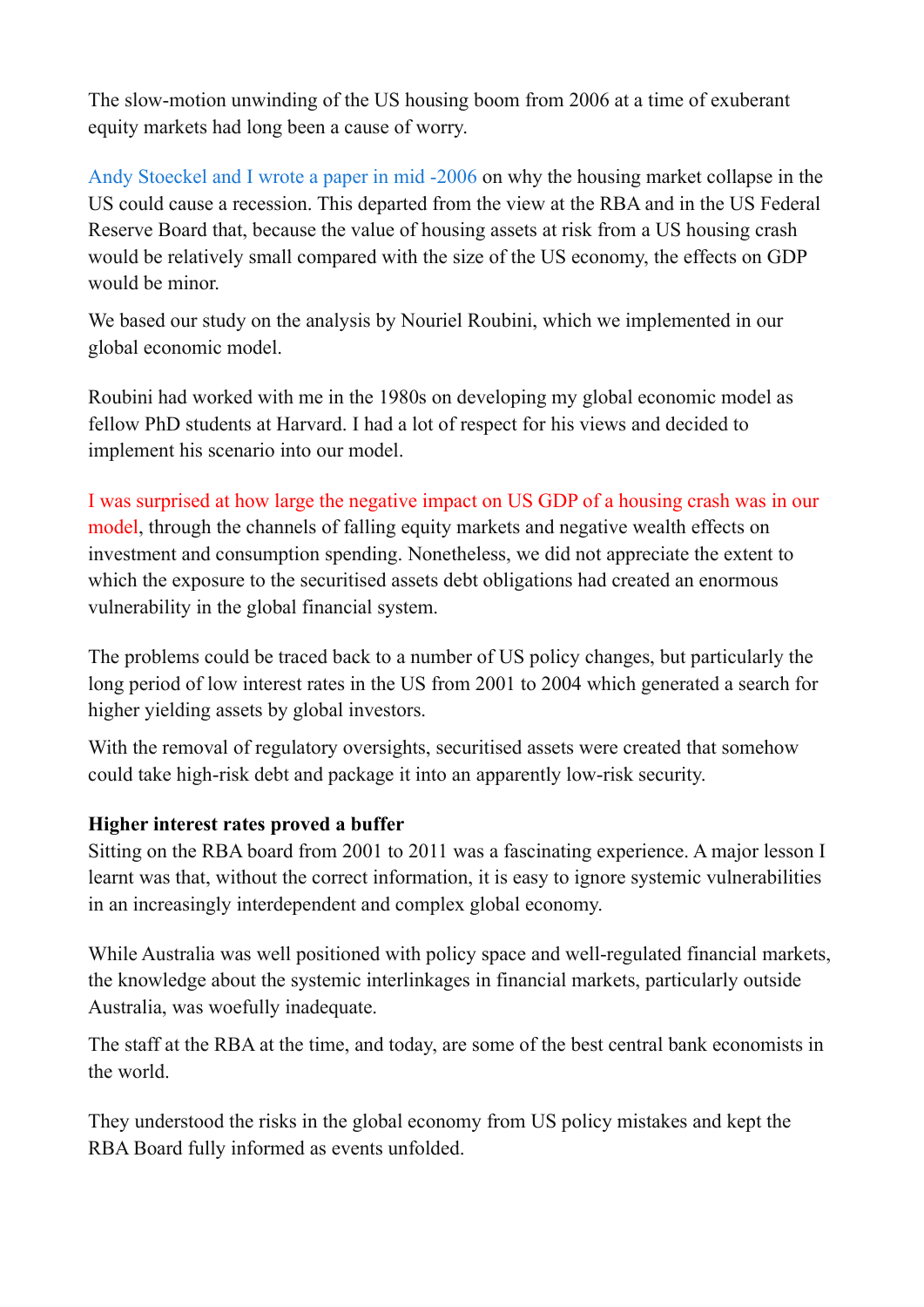What they didn't know was also what the policymakers at the Federal Reserve Board didn't know. This was the extent of unpriced risk generated by the vast expansion of mortgagebacked securities.

The dilemma the RBA faced in 2008 was that rising inflation (4.4 per cent annual over 2008 and 5 per cent in the September quarter 2008) and strong housing demand and rising house prices in Australia needed to be addressed in real time, while knowing there was a rising probability of a potential US housing crash.

More disturbing was that non-traded goods inflation was rising much faster than traded goods inflation. Thus, domestic price pressures, which were more affected by RBA policy, were rising more than the overall inflation rate.

The RBA cash rate was raised from 4.75 per cent to 5 per cent in November 2003.

The US Federal Funds rate at the time was 1 per cent. This action by the RBA limited the distortions to asset prices in Australia that had been experienced in the US.

The RBA cash rate then rose to 7.25 per cent by March 2008.

It stayed at 7.25 per cent until September 3, 2008, when it was cut to 7 per cent after US interest rates had started to respond to a deteriorating US housing market.

Then in October 2008, after the September 16 collapse of Lehman Brothers, it was cut to 6 per cent. It was down to 3.25 per cent by February 2009.

Some argue with hindsight that the RBA should not have raised rates in March 2008.

The problem was that, although there was a risk of a shock from the US, the actual data in Australia on inflation supported rising interest rates.

I was a strong advocate and supporter of the policy. The question of whether it was better to act on what you know (an increasing risk of inflation and a housing asset bubble in Australia) rather than what you fear, is a difficult dilemma for policymakers.

The RBA was among the first central banks outside the US to act when the crash came and was able to undertake a large monetary injection. This, together with the exchange rate depreciation, fiscal stimulus and some help from a fiscal stimulus in China, meant Australia avoided the recession that crashed into most advanced economies.

If Australian interest rates had been lower and left close to US interest rates in the lead-up to the crisis, the bubbles in the pricing of Australian assets and rising inflation fears would have made the shock a much bigger internal and external one, which would have more likely tipped Australia into a recession.